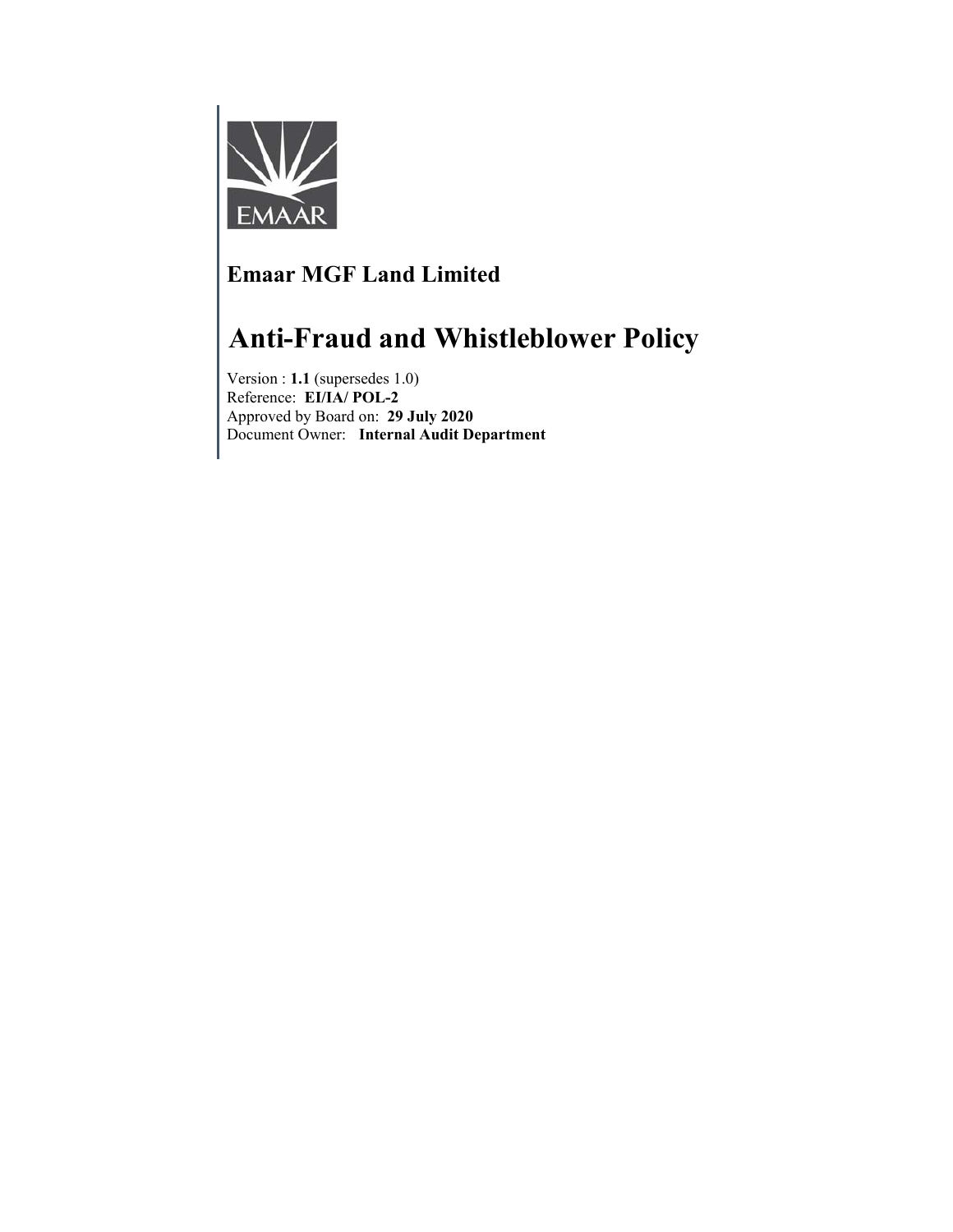

# **Table of Contents**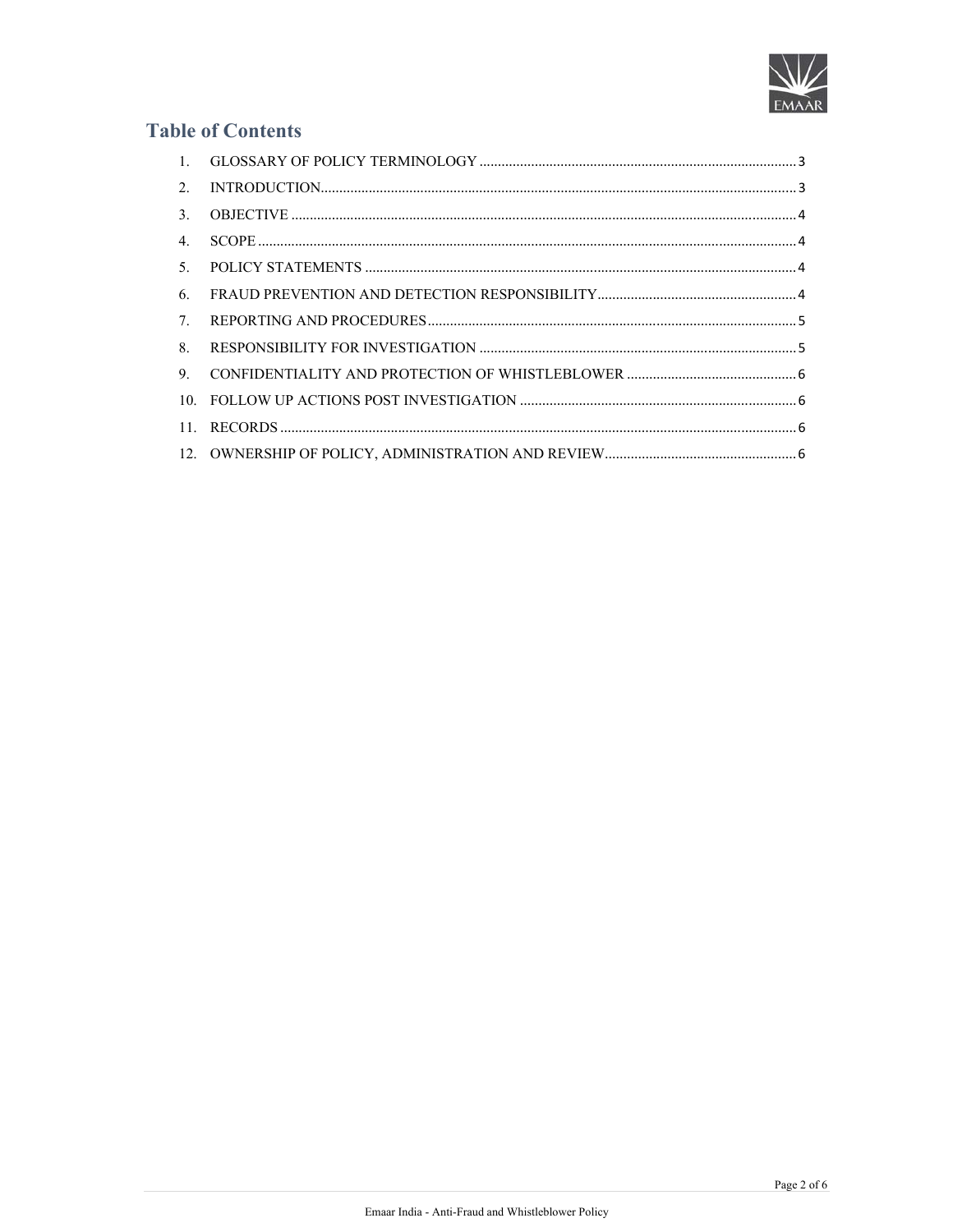

# **1. GLOSSARY OF POLICY TERMINOLOGY**

In this Policy, as hereinafter defined, the following terminologies shall have the meaning hereby assigned to them:

**Corrupt practice:** Giving, offering, receiving, or soliciting, directly or indirectly, anything of value to influence inappropriately the actions of another party with a dishonest intent.

**Fraudulent practice:** Any omission or act, including a misrepresentation that knowingly or recklessly misleads, or attempts to mislead, a party to obtain a financial or other benefit or to avoid an obligation.

**Coercive practice:** Harming or impairing, or threatening to harm or impair, directly or indirectly, any party or the property of the party to influence improperly the actions of a party.

**Collusive practice:** Arrangement between two or more parties designed to achieve an inappropriate purpose, including influencing inappropriately the actions of another party.

**Business Partner(s):** Any and all third parties who are engaged in providing services/products to Emaar India, which may include without limitation representatives, agents and agencies, consultants, vendors, joint development partners, contractors, service providers, and suppliers.

**Whistleblower:** Is an employee or director or Business Partner of Emaar India, who makes a disclosure or report of any wrongdoings under this Policy.

**Wrongdoings and Actions Constituting Fraud:** Any activity or practice which is improper, illegal or negligent that may negatively impact Emaar India, and constitute possible fraud. Such actions shall include but not be limited to the following:

- Actual or suspected financial misappropriation (inclusive of handling and reporting money or financial transactions) and fraud.
- Conflict of interest.
- Incorrect (intentionally prepared)/false expense reimbursements.
- Forgery or alteration of any document (financial or otherwise) or account belonging to the Company.
- Misappropriation/misuse or theft of company assets (inclusive of funds and securities) and resources.
- Authorizing or receiving compensation (in cash or in kind) for goods not received or services not rendered.
- Profiteering as a result of insider knowledge of company activities.
- Inaccuracy in maintaining the Company's books of account and other financial records.
- Data irregularity and inappropriate and/or unauthorized sharing of company sensitive information to outside parties.
- Solicitation of/or accepting kickbacks/bribes, gifts, personal favours, directly or indirectly from vendors/supplier, and contractors and subcontractors that improperly affects the actions or decisions of a person/organization in its relations with Emaar India.
- Abuse of positions of power to benefit oneself or another party, or to improperly discriminate against another party.
- Operational activities, suspected violations of the established Company policies and procedures.
- Other matters involving suspected violations of law, regulation, or Company policies.
- Any dishonest, fraudulent act or criminal activity.
- Non-compliance/non-adherence of Code of Conduct of the Company.
- Any similar or related inappropriate conduct.

# **2. INTRODUCTION**

Emaar MGF Land Ltd, its subsidiaries and affiliates (hereinafter collectively referred to as "Emaar India") understand that strong ethical standards and effective communication are the lifeblood of any organization and have accordingly established Anti-Fraud and Whistleblower Policy. Although, no organization or administrative process is fully free of fraud risk, which is the vulnerability or exposure to acts of fraud and irregularity,

Accordingly, this Anti-Fraud and Whistleblower Policy (earlier known as Vigil Mechanism Policy) has been approved by the Board of Directors of Emaar India in accordance with the provisions of Section 177(9) of the Companies Act, 2013 read with Rule 7 of the Companies (Meetings of the Board and its Powers) Rules, for providing a vigil mechanism for directors, employees and business partners of Emaar India to:

1.1. report any potential violation of any law applicable to Emaar India and any potential violation of policies & procedures,

1.2. report potential fraudulent, unethical business practices or any wrongdoing, and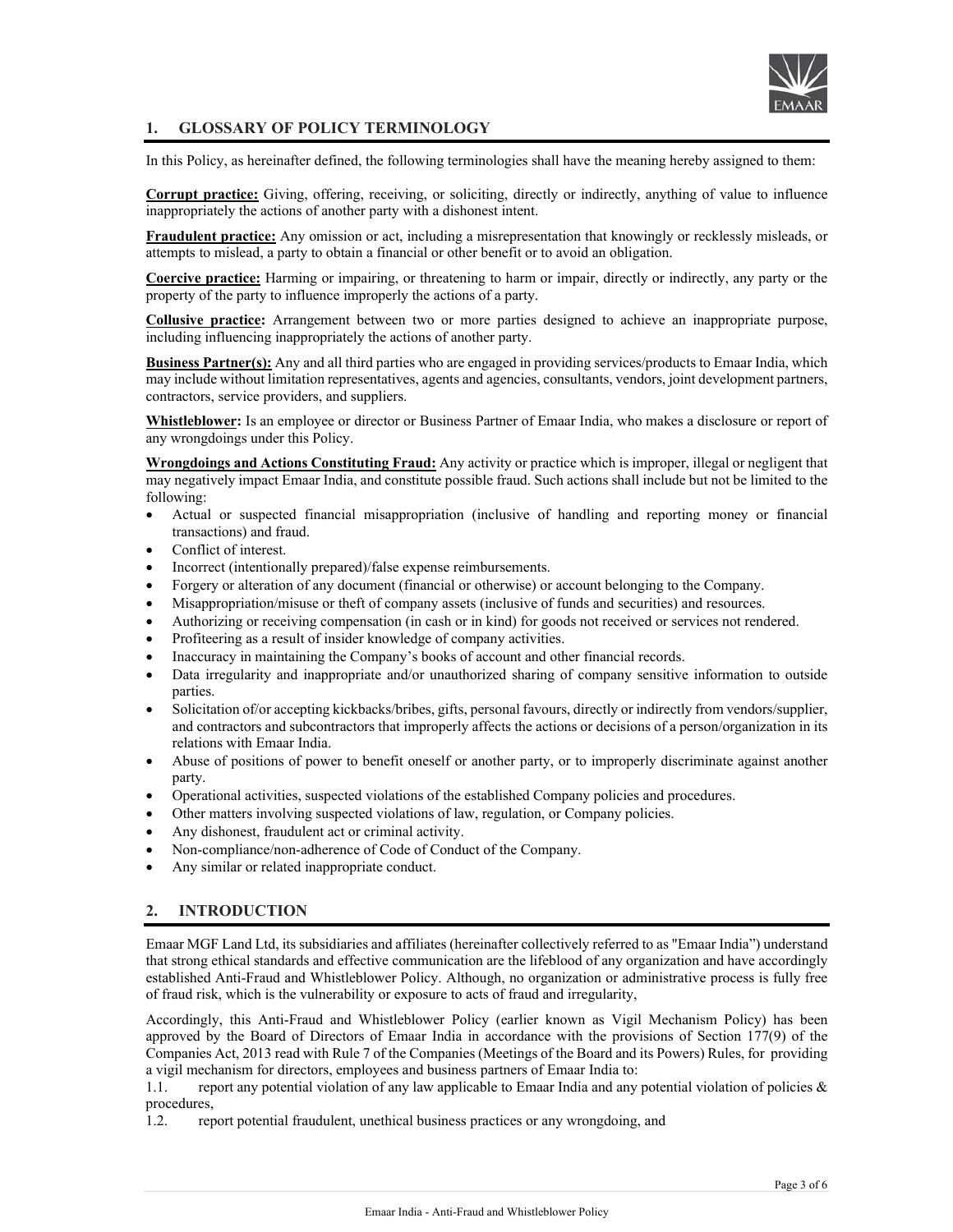

1.3. provide adequate safeguards against victimization of any such employees, directors and business partners who has reported their concern in good faith for the benefit of Emaar India

Emaar India management are committed in providing a process for reporting complaints, concerns and suspected violations of policies and laws.

# **3. OBJECTIVE**

The purpose of this Policy is to provide clear guidelines for all legal entities and personnel within Emaar India and for all Business Partners engaged in providing services to Emaar India, in raising and investigating wrongdoings. This Policy is established to facilitate the development of controls which will aid in the prevention and detection of fraud against Emaar India, as well as set out the process for reporting complaints, concerns and suspected violations of business practices, policies and laws. This also establishes the standards and procedures to ensure that handling of any operational, employee conduct, accounting and audit related complaints comply with Emaar India's Management's and the Emaar India's Audit Committee objectives. The Policy establishes procedures for the:

- Confidential, anonymous submission by employees, directors and Business Partners of wrongdoings regarding questionable operational, accounting or auditing matters;
- The receipt, retention, and treatment of complaints received; and
- The protection of Whistle-blower reporting concerns from retaliatory actions.

Overall, this Policy provides an avenue for all employees, directors and Business Partners of Emaar India to disclose any improper conduct in accordance with the procedures as provided for under this Policy and to provide protection for employees, directors and Business Partners who report such Allegations.

# **4. SCOPE**

This Policy applies to Emaar India personnel all employees, directors and Business Partners in carrying out their responsibilities.

# **5. POLICY STATEMENTS**

- 5.1 Emaar India will strive to promote and maintain a values-based organizational culture which will have zero tolerance for any fraudulent or corrupt conduct, whether committed against Emaar India (from external or internal sources), or by or in the name of Emaar India.
- 5.2 Individually and collectively, management are responsible for the detection and prevention of fraud, misappropriations, and other inappropriate conduct by establishing effective, risk-proportionate operational controls and processes for preventing, detecting and responding to fraudulent or corrupt conduct.
- 5.3 Each member of the management team shall be familiar with the types of improprieties that might occur within his or her area of responsibility and be alert for any indication of irregularity.
- 5.4 Emaar India will uphold all laws relevant to countering bribery and corruption in all the jurisdictions in which it operates.
- 5.5 Should fraudulent or corrupt conduct be suspected or detected, Emaar India will vigorously investigate such matters in an efficient, transparent and timely manner. Any investigative activity required will be conducted without regard to the suspected wrongdoer's length of service, position/title, or relationship with Emaar.

#### **6. FRAUD PREVENTION AND DETECTION RESPONSIBILITY**

- 6.1 The prime responsibility for preventing and detecting fraud resides with management through:
	- the identification of risks to which systems and procedures are exposed;
	- the implementation, documentation and operation of appropriate internal controls;
	- establishing an environment that promotes compliance with internal controls;
	- promoting fraud awareness amongst staff; and
	- fostering an 'anti-fraud' culture.

6.2 While managers are responsible for assessing and controlling the level of risk within their areas of authority, it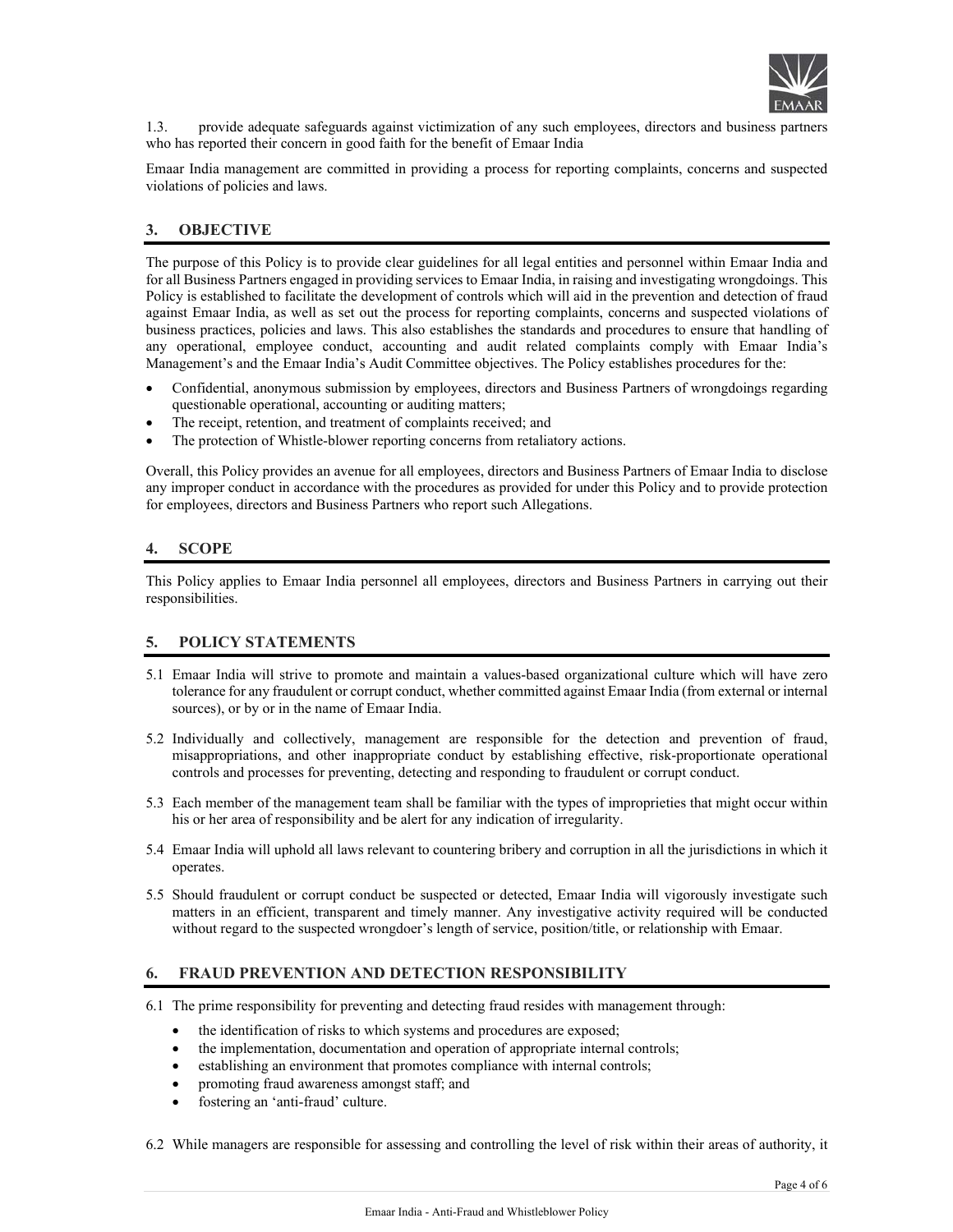

is the responsibility of all employees and directors to be aware of potential fraudulent activities and to take the necessary steps to minimize the associated risks for Emaar India.

6.3 If there is any question as to whether an action constitutes fraud, contact Internal Audit Department for guidance.

#### **7. REPORTING AND PROCEDURES**

- 7.1 The Audit Committee / Internal Audit Department of Emaar India shall receive, retain, investigate and act on all complaints and concerns of employees regarding questionable accounting, internal controls, auditing and operational matters (an "Allegation").
- 7.2 If a Whistleblower believes that any other employee or director or Business Partner, or person acting on behalf of the Company has engaged in any questionable activity, whether related to operations, accounting, audit or other matters, the Whistleblower should report it to the Audit Committee /Internal Audit Department through either of the dedicated email addresses as below:

| <b>Ethics@emaar-india.com</b> |
|-------------------------------|
| Ethics@emaar.ae               |

- 7.3 Any Allegation that is made directly to management, whether openly, confidentially or anonymously, shall be promptly reported to the Audit Committee or Internal Audit Department.
- 7.4 Concerns reported should be factual in nature and not speculative and should contain as much specific information as possible to allow for proper assessment of the nature and extent of the reported concern.
- 7.5 An employee who becomes aware of fraud, corruption, or any other dishonest act(s) perpetrated by an employee, or director or Business Partner, but fails to report it as per approved protocol, or refuses to cooperate with the investigation of a reported incident, can be held accountable and subjected to Emaar India's disciplinary procedures as well as relevant laws and regulations of the jurisdiction.
- 7.6 Any malicious use of this Policy will result in disciplinary action against the Whistleblower, up to and including termination of employment and or legal recourse as deemed appropriate.
- 7.7 The Audit Committee shall oversee the mechanism stated herein and in exceptional cases, the Whistleblower can directly report his/her complaint to the Chairperson of the Audit Committee of Emaar India.

# **8. RESPONSIBILITY FOR INVESTIGATION**

- 8.1 Each concern forwarded or directly made to the Audit Committee and/or Internal Audit Department by management or Whistleblower, whether openly, confidentially or anonymously, shall be based on a mandate granted by the Audit Committee, be reviewed by the Internal Audit Department who shall then investigate those concerns, taking into account the below-noted considerations; however, where need be, the Audit Committee/ Internal Audit Department shall be free in its discretion to engage outside auditors, counsel or other experts to assist in the investigation.
- 8.2 Members of the Internal Audit Department or investigation team will have the authority to examine, copy, and/or remove all or any portion of the contents of files (electronic or otherwise), contained in computers, desks, cabinets, and other storage facilities on the premises without prior knowledge or consent of any individual who may use or have custody of any such items or facilities when it is within the scope of their investigation.
- 8.3 Unless specifically authorized by the Audit Committee, no investigation and/or similar procedures should be carried out by the management directly in this regard.
- 8.4 Due care must be taken in the investigation of suspected improprieties or wrongdoings so as to avoid mistaken accusations or alerting suspected individuals that an investigation is underway.
- 8.5 Investigation results will not be disclosed or discussed with anyone other than those who have a legitimate need to know. This is important in order to avoid damaging the reputations of persons suspected but subsequently found innocent of wrongful conduct and to protect Emaar India from potential civil liability.